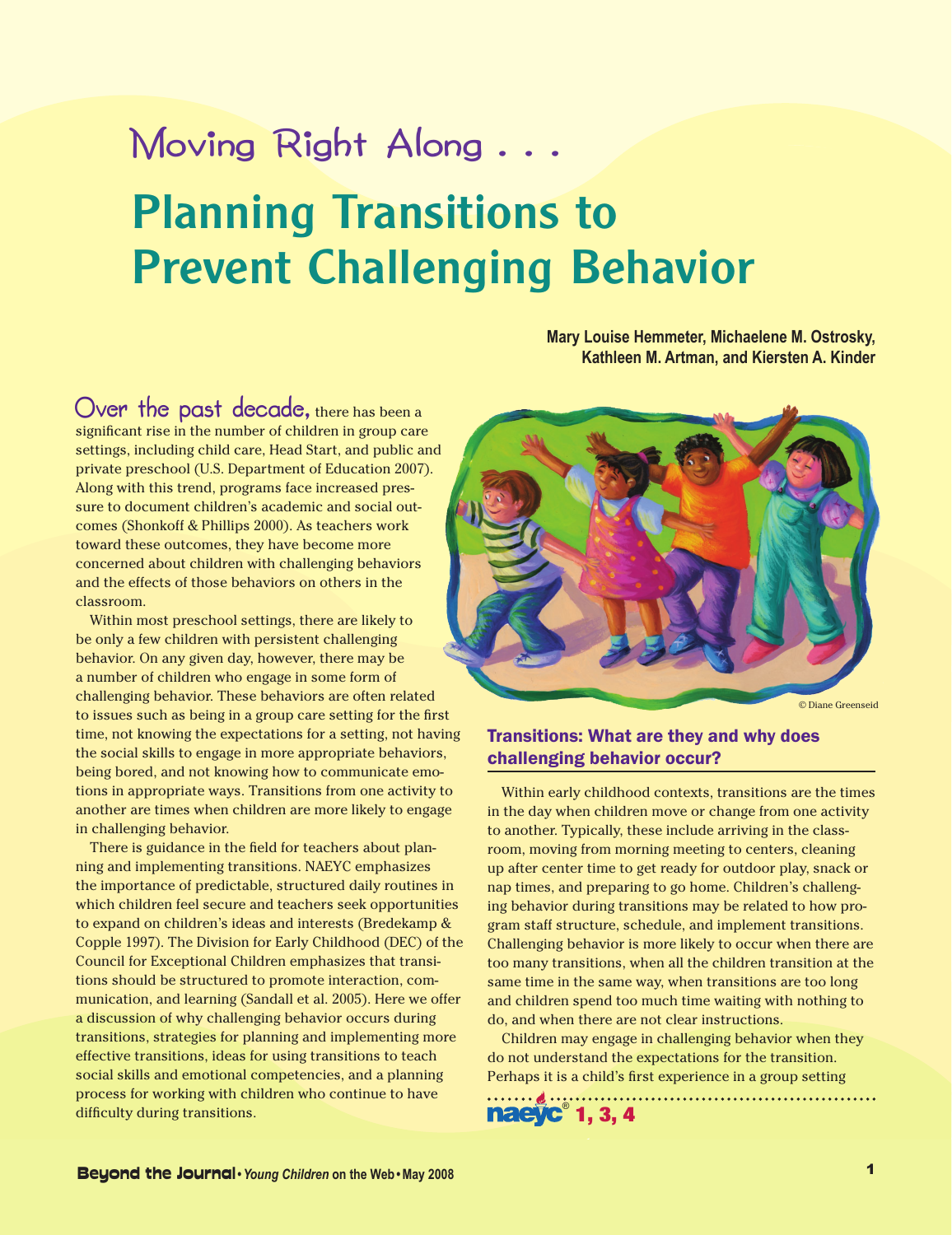**Children's challenging behavior during transitions may be related to how program staff structure, schedule, and implement transitions.**

or the classroom rules and routines are different than at home. Additionally, the program may be only one of several places where the child spends time each day (for example, Head Start, child care, relative care), and there may be different expectations in each setting. It is possible that at one site children must remain seated during snack until all children are finished eating and at another site individual children may leave the table and look at a book while other children finish. Children also may not understand what to do when program staff implement routines differently on different days (for example, on some days children wash their hands, then get their placemats for snack; and on other days they get their placements first and then wash).

Some children may have a difficult time with transitions due to disabilities (difficulty with change is a characteristic of autism, for example) or limited communication, socialemotional, or cognitive skills. For example, some children may take longer to process directions. If adults give too many directions at once or give oral directions without cues, such as holding up a backpack to signal that it is time to go home, these children may not know what to do. In these situations, teachers may view the child as engaging in challenging behavior rather then recognizing that the child needs to learn a skill or receive additional cues to understand the direction.

**Mary Louise Hemmeter,** PhD, is an associate professor in the Department of Special Education at Vanderbilt University in Nashville, Tennessee. She is the director of the Center on the Social Emotional Foundations for Early Learning and faculty on the Technical Assistance Center for Social Emotional Interventions. ml.hemmeter@vanderbilt.edu

**Michaelene M. Ostrosky,** PhD, is a professor in the Department of Special Education at the University of Illinois at Urbana-Champaign. She is also a faculty member on the Center on the Social Emotional Foundations for Early Learning. ostrosky@uiuc.edu

**Kathleen M. Artman,** MEd, is a doctoral student at Vanderbilt University. She has taught young children with multiple disabilities in inclusive early childhood settings and is working on projects related to professional development around challenging behavior. Kathleen.m.artman@vanderbilt.edu

**Kiersten A. Kinder,** MEd, is a doctoral student in early childhood special education at Vanderbilt University. She has nine years of teaching experience in inclusive preschool classrooms and is working on developing effective professional development and ongoing support for teachers. kiersten.a.kinder@vanderbilt.edu.

Finally, some children may engage in challenging behavior during transitions because they do not want to stop what they are doing, they do not want or need to go to the next activity, or the transition occurs without warning. Consider a child who is making a block structure when the teacher says it is time to line up and go to the bathroom or children who are looking at books when the teacher announces it is snack time. These situations often result in challenging behavior because the children are not motivated for, in need of, or interested in the next activity.

Sometimes teachers may not realize why children are having challenging behavior and may assume that a child is having a bad day, is ignoring the teacher, or is stubborn, when in fact the child may not know what to do. It is important to consider all the possible reasons a child is having a difficult time and then identify strategies to support the child during transitions. In the next section, we provide ideas and strategies for planning, designing, and implementing transitions to support all children and to decrease the likelihood that challenging behavior will occur.

### Plan for success

Designing a schedule that minimizes transitions and maximizes the time children spend engaged in developmentally appropriate activities is the first step in decreasing challenging behavior. Schedules in which children engage in planned activities or projects for significant periods of

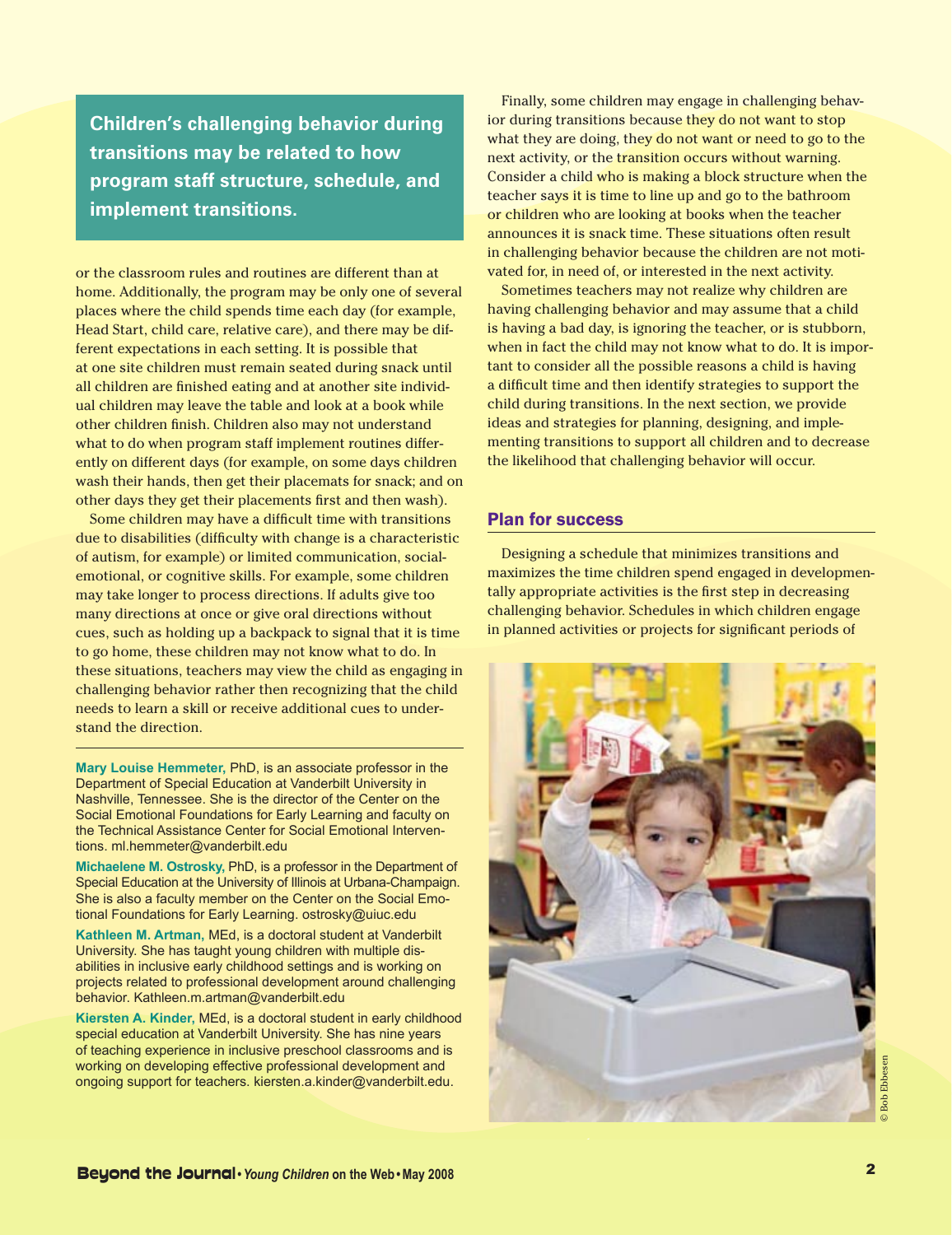**8:15–8:25 Arrival/hand washing**

**8:15–8:45 Free play**

- **8:45–9:15 Calendar, weather, and lesson**
- **9:15–10:00 Centers/small groups***—Children rotate every 15 minutes between three small group activities or play in a designated center.*
- **10:00–10:15 Hand washing/snack**
- **10:15–10:30 Music**
- **10:30–10:40 Book time***—Everyone is dismissed from circle at the same time to put on coats.*
- **10:40–11:00 Outdoor time**
- **11:00 Dismissal***—Children wait for families or bus to pick them up.*

### **Original Schedule Revised Schedule**

- **8:15–8:45 Arrival/hand washing/table toys***—Children have a choice of table activities, such as playdough, cutting scraps, or manipulatives, allowing easy entry after finishing arrival routine.*
- **8:45–9:00 Large group***—A few routine activities, plus review of the day's schedule and center time plans.*
- **9:00–10:20 Center time/hand washing/snack**
	- *—Teachers support play and teach skills in small groups or with individual children.*
- *—Snack is a center choice, allowing varied lengths of time to eat.*
- **10:20–10:40 Book time and music**
	- *—Children finish cleaning up, then choose a book to read.*
- *—A few children at a time are dismissed to get coats while the other children continue singing.*
- **10:40–11:00 Outdoor time**

**11:00 Dismissal***—Class sings good-bye song and plays waiting games until arrival of families or bus.*

time, spend little time in transitions, or seldom spend time waiting with nothing to do decrease the likelihood of challenging behavior. The schedule above was modified to limit the number of transitions. The revised schedule has several advantages, including (a) fewer times when all children have to transition at the same time; (b) less time in large groups and more time in child-directed activities; (c) longer center time so adults have more time to work with small groups or individual children; and (d) inclusion of snack as a part of center time so children can eat when they are hungry. Implementing the revised schedule increases the likelihood that children will be engaged and decreases the likelihood that challenging behavior will occur.

The following questions and strategies can guide teachers in planning and implementing more successful transitions (Ostrosky, Jung, & Hemmeter 2002).

What is happening during transitions? Many classrooms post a schedule that includes times and activities, but what really happens day to day in the classroom may be very different. Because transition times can be busy, it is easy for teachers to miss events or interactions that can

**Designing a schedule that minimizes transitions and maximizes the time children spend engaged in developmentally appropriate activities is the first step in decreasing challenging behavior.**

cause challenging behavior. To better understand potential triggers for challenging behavior, classroom staff can observe and take notes for several days on when each transition starts and stops, what adults and children are actually doing during transitions, and the number and types of challenging behaviors that occur. The team can then look critically at the information and design a transition plan that includes (1) assigned roles and responsibilities before transitions (for example, designating one teacher to prepare the materials for center time); (2) strategic placement of adults during transitions (for example, having one teacher stand at the door to engage children in an activity as they line up); and (3) identification of children who need individual supports, such as an individualized reminder before the transition or the use of a visual schedule.

Can any transitions be eliminated? Teachers can plan ways to minimize daily transitions, especially those that require all children to move at the same time. By reviewing the schedule, teachers can omit unnecessary transitions. For example, teachers might schedule longer center times during which they can focus on goals with small groups of children. This change gives children more time to be engaged with materials and the teacher more time to work with individual children as well as more flexibility to bring small groups together based on their interests or needs.

It is important to note that a longer center time can also lead to challenging behavior if the teacher does not plan engaging activities, support children's engagement in those activities, individualize that support, and ensure that activities are individualized to reflect a range of difficulty and interests.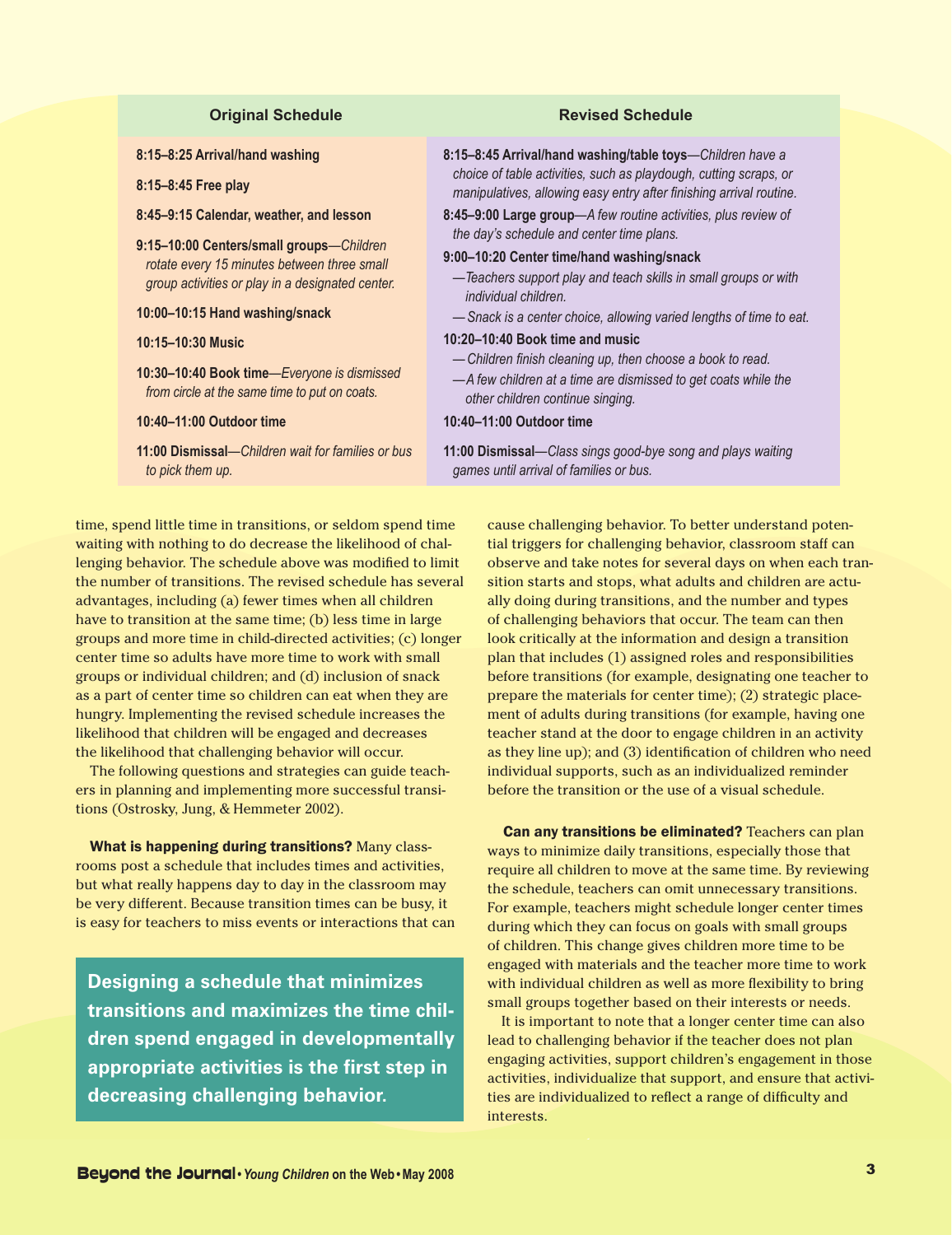Do children have something to do while waiting for the next activity? After observing and recording what happens during transitions, teachers can modify them so children move in small groups or design activities for children to do while they wait. While one teacher calls a few children at a time to wash their hands, another teacher could lead an activity that allows for children to flow in and out easily, like singing songs or reading familiar books. Such transitions also encourage social interactions ("When you are finished washing your hands, tap a friend to take your place").

Interactive songs and games can help make transitions engaging, teach children what to do, and introduce new skills. For example, the cleanup song "Clean up, clean up everybody everywhere . . ." serves as a cue that one activity is ending and another is about to begin. Children can

sing while they transition. When waiting for other children during a transition, children can play simple games such as "Guess What Is in My Bag," in which a teacher or child puts something in a bag and children take turns asking questions and guessing what it is. The goal is to keep children engaged, thus preventing challenging behavior (see "Daily Transition Tips" for additional ideas).

## Teach children the expectations for transitions

Often children do not know what to do during transitions. Consider a transition that happens every day, washing hands. Some children may be learning the hand-washing process and how to do it in a new setting. There are usually

| <b>Daily Transition Tips</b> |
|------------------------------|
|------------------------------|

| Arrival/hand washing/<br>table toys | • Have children move their picture or name from "home" to "school" on an Arrival Chart.<br>. Make a feelings poster with pictures of faces showing different emotions (happy, shy,<br>sleepy, excited, frustrated, sad, and so on). When they arrive, children place clothes-<br>pins labeled with their names on the "feeling faces" that best represent their emotional<br>state at that time. |
|-------------------------------------|--------------------------------------------------------------------------------------------------------------------------------------------------------------------------------------------------------------------------------------------------------------------------------------------------------------------------------------------------------------------------------------------------|
| Large group                         | • Ask children to come to circle as if they were moving through peanut butter, wiggling<br>through Jello, in a marching band, a plane flying to the airport, a car driving on a road,<br>a bird flying to its nest, and so on.                                                                                                                                                                   |
| Center time/hand<br>washing/snack   | • Hang a chart on the wall. Children write their name under "Yes, I ate snack today" or<br>"No, thank you, I'm not eating snack today."                                                                                                                                                                                                                                                          |
|                                     | . Make a snack menu providing visual directions of what to eat ("Take two apple slices<br>and three pieces of cheese, please").                                                                                                                                                                                                                                                                  |
|                                     | • Have one child wear a hard hat and inspect each center during cleanup to see if it is<br>picked up. If it is, the child makes an X over a picture list of all the centers. If not, he<br>recruits some helpers!                                                                                                                                                                                |
| Book time and music                 | • Sing the expectations of the transition: "If you're finished cleaning up, please choose a<br>book" (tune: "If You're Happy and You Know It").                                                                                                                                                                                                                                                  |
|                                     | • Create a basket of easily accessible (class-made, repetitive text) favorite books that<br>work well for independent reading.                                                                                                                                                                                                                                                                   |
| Gross motor                         | . Draw pairs of different colored shapes on the end of wooden craft sticks. Give each<br>child a stick and then call a shape. Matching pairs line up together. Collect the sticks<br>as a ticket to the next activity.                                                                                                                                                                           |
|                                     | • Tape cardboard cutouts of feet (or other shapes) on the floor to indicate where children<br>will line up. Change these to introduce new vocabulary (ladybug, butterfly, cricket) or<br>work on concepts (patterns, emotion faces, colors, shapes, letters).                                                                                                                                    |
|                                     | • Use a fun, simple song to remind children about the expectations for walking in the<br>hallway: "We're walking in a line, one in front and one behind, we're walking in a<br>line" (tune: "Farmer in the Dell").                                                                                                                                                                               |
| <b>Dismissal</b>                    | • Take turns creating body patterns (for example, clap, touch head, clap, touch head).<br>. Hide an item in a bag and give clues to help children identify it.                                                                                                                                                                                                                                   |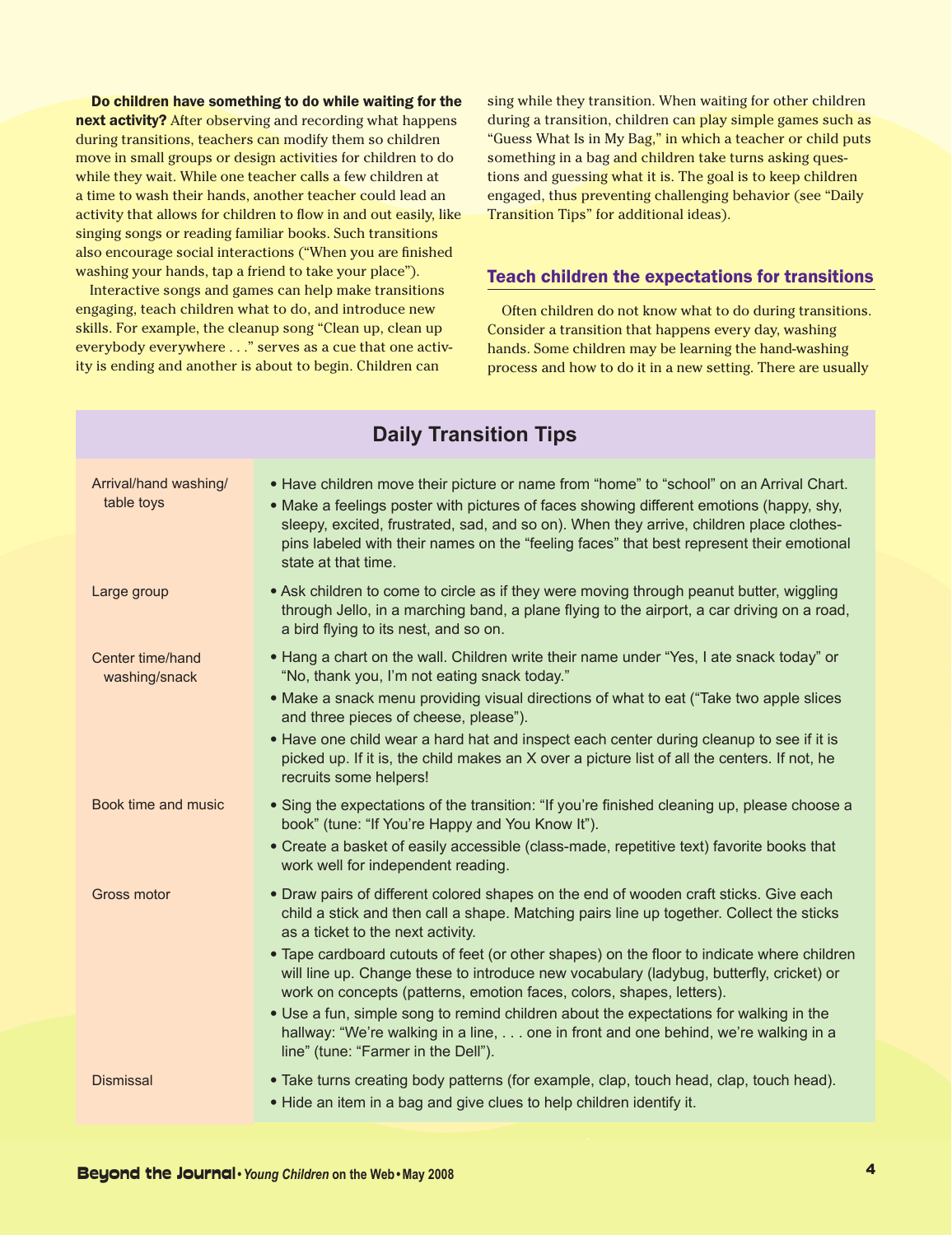procedures to follow, such as how much soap to use, what to do when it is not your turn, and how many paper towels are needed. When a child does not follow the steps for hand washing (or any other transition), teachers should determine if the child understands the expectations and steps.

For children to learn the expectations associated with any transition, teachers need to explain or model expectations multiple times in multiple ways (Sandall & Schwartz 2002). One way to accomplish this is to describe the steps using pictures and then role-play each step during group time. After a few days, mix up the photos showing the steps and recruit children to rearrange them. Place the pictures near the area where the transition is going to occur and model the expectations while referring to the pictures. This shows the children how to use the visual supports on their own.

Children also can be models for their peers. One child can demonstrate while the teacher narrates. For example, Ms. Lin might say, "Let's watch Noel at the sink. First, she turns the handles a bit. What does she need next? That's right, soap! She pumps once because that is all she needs! Now she is rinsing off the bubbles and is ready for her paper towel. How many pulls does she need? Let's say it together—1, 2, that will do!" (Such rhymes are a fun and easy way to help children remember transition expectations. Another example is to have children chant, "1, 2, 3, save some for me!" to keep the line moving when getting water.)

Visual cues or representations (for example, photographs, clip art) assist children in understanding expectations, anticipating the transition, and knowing what to do. Post a visual schedule with removable pieces that each represent activities. As the class completes activities, children remove the corresponding pieces from the schedule. This

will help children learn the order of activities across the day, prepare for what is going to happen next, and anticipate transitions between activities. Teachers can place visual reminders strategically throughout the classroom. For example, laminated pictures on the floor cue children about where to line up; a paper strip with photos of the cleanup routine can remind children what to do after snack; and a stop sign on the daily calendar can cue children that something different is happening that day.

# Use transition times to teach social skills and foster emotional development

Transitions provide opportunities for supporting social skills and emotional competencies. Teachers can encourage children to work together and can provide descriptive feedback when they do so ("Look at all of you cleaning up!" "Wow, you have your coat on already? That was fast! Can you help Michael get his coat on?"). Promoting friendship skills can make transitions easier for children: have children find a buddy to sit with, walk down the hall in pairs, work with a friend to clean up, choose a friend to play with, and so on.

Acknowledging a child's feelings validates emotions, teaches emotion words, and helps children learn to handle their feelings appropriately. When a child shows frustration, anger, or sadness at the end of an activity, the teacher can use this as a teachable moment. Acknowledge the emotion ("Caleb, it's hard to clean up. I can tell you're worried about leaving your castle"); engage the child in problem solving ("What can we do? Would you like to take a picture? Save it on my desk?"); and help the child follow through



arbara Bent/© NAEYC Barbara Bent/© NAEYC

on a solution ("Let's save it on a shelf for tomorrow and go over to snack"). By labeling emotions and finding a solution, teachers help children transition while simultaneously teaching appropriate ways to respond to difficult situations.

# When some children still have difficulty: Individualizing transition strategies

Even when teachers plan transitions, use visual schedules, and create interactive activities, some children may have a difficult time. Teachers can give 5- or 10-minute warnings prior to transitions, use visual cues, and provide prompts to help all children; but when some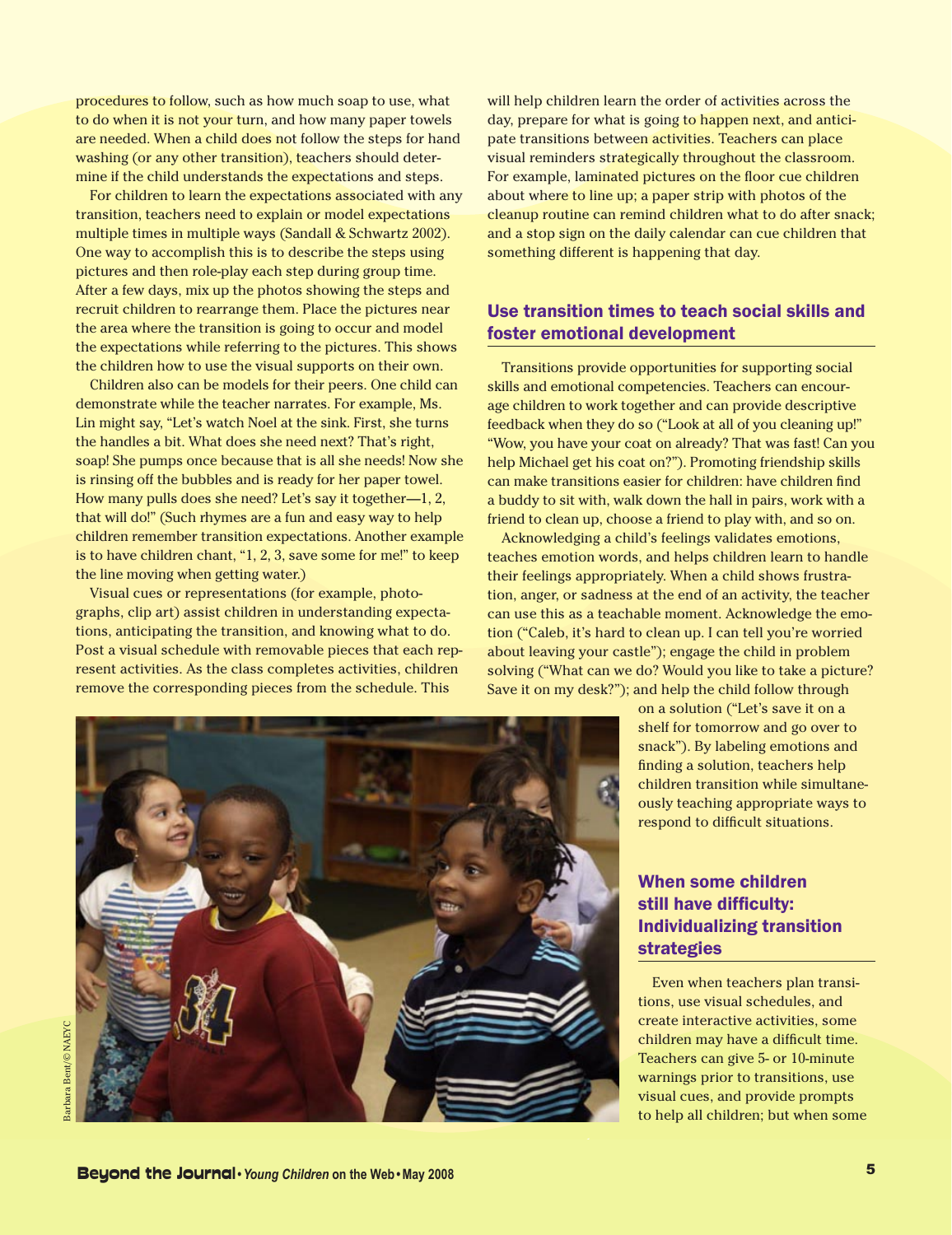children continue to have challenging behavior during transitions, an individualized problem-solving process may be needed. Teachers should address four questions in creating individual plans: Why is the behavior occurring? How can it be prevented? How can I respond if the behavior occurs? and What new skills should I teach the child? (Lentini, Vaughn, & Fox 2004).

Consider the case of 3-year-old David, who has trouble responding to classwide transition strategies. David enters the classroom crying and clinging to his mom. He resists washing his hands, putting toys away, and joining group activities. When the rest of the class begins transitioning to large group, David throws himself on the floor and screams. When adults attempt to redirect him, he hits, kicks, and

screams. During centers, David wanders around the room without engaging in an activity. At afternoon pickup, he refuses to put on his backpack and cries.

Ms. Maggie already uses a classwide visual schedule, structures the day so children have choices, and implements strategies to engage children during transitions. Although a few children occasionally have difficulties, most of the children transition easily. However, David's challenging behavior continues to escalate. Ms. Maggie asks herself a series of questions about David's behavior and collects data on David's behavior during transitions. Based on her observations, she comes up with some solutions and puts individualized supports in place for David (see "Individualized Transition Strategies for David").

| <b>Targeted</b><br>transition                               | Why does the<br>behavior occur?             | How can I prevent<br>the problem?                                                                                                                                                                                                                                                                                                   | How can I respond to<br>the problem?                                                                                                                        | What skill(s) should I<br>teach David?                                                                                                               |
|-------------------------------------------------------------|---------------------------------------------|-------------------------------------------------------------------------------------------------------------------------------------------------------------------------------------------------------------------------------------------------------------------------------------------------------------------------------------|-------------------------------------------------------------------------------------------------------------------------------------------------------------|------------------------------------------------------------------------------------------------------------------------------------------------------|
| Cleanup<br>(moving)<br>from cen-<br>ters to large<br>group) | D does not<br>want to leave<br>the activity | • Give D a signal before the tran-<br>sition ("Two more minutes" or<br>"Three more blocks")<br>• After the class cue, go over to D<br>and cue him<br>• Model and take turns cleaning up<br>("First I put a block away. Then<br>you put a block away.")<br>• Use a photo board to show the<br>"First, Then" actions modeled<br>above | • Ignore inappropriate<br>behavior<br>• Immediately praise D for<br>cleaning up<br>• Use "First, Then"<br>statements<br>• Redirect and model turn<br>taking | • How to clean up<br>using turn taking                                                                                                               |
| Arrival and<br>dismissal                                    | D does not<br>want to leave<br>his mother   | • Use a story about what happens<br>at school<br>• Allow D to carry his blanket in the<br>morning<br>• Provide a fun job for D at arrival<br>• Have a peer buddy greet D and<br>invite him to play<br>• Use a visual schedule with a<br>photo of D's mother                                                                         | • Help D wave and say<br>good-bye to his mother<br>• Read a comforting<br>story about school                                                                | • How to ask for a<br>hug or comfort<br>item<br>• How to use a<br>visual schedule<br>• How to say<br>good-bye                                        |
| Going to<br>centers                                         | D does not<br>know what to<br>do next       | • Prepare the next activity before<br>signaling for transition<br>• Give D an individualized choice<br>card<br>• Allow D to play with a small item<br>while waiting<br>• Cue D to look at a visual schedule                                                                                                                         | • Use visual cues to<br>redirect D to the next<br>activity<br>• Model the expectations<br>• Point out peer models                                           | • How to use the<br>visual schedule<br>• How to imitate<br>peers<br>• How to choose a<br>transition activity<br>(books, puzzles)<br>during wait time |

# **Individualized Transition Strategies for David**

Based on Lentini, Vaughn, & Fox (2004).